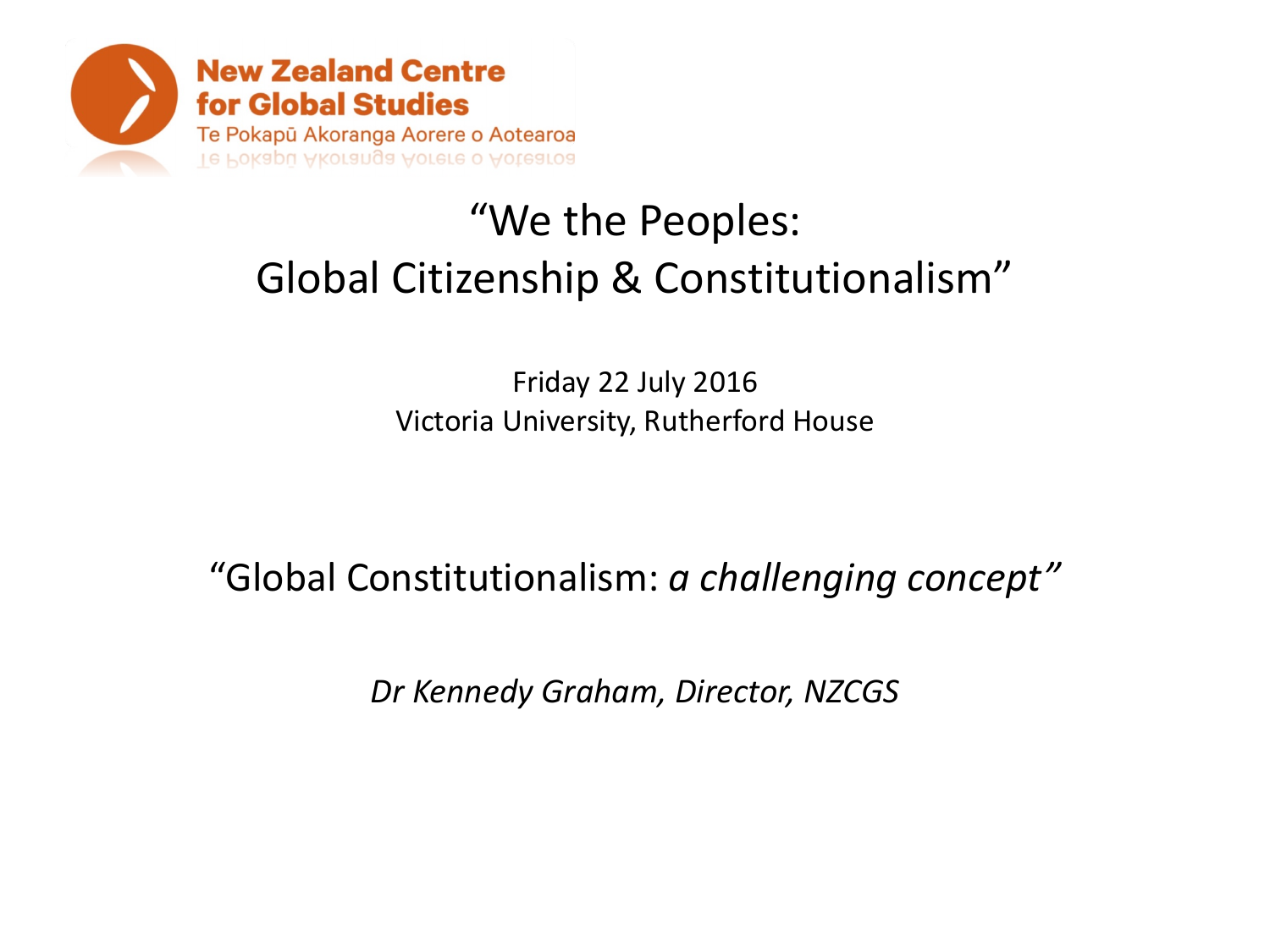# Two over-riding Questions:

- 1. How is humanity to be politically structured at the global level?
- 2. What might be the necessary conditions / defining features?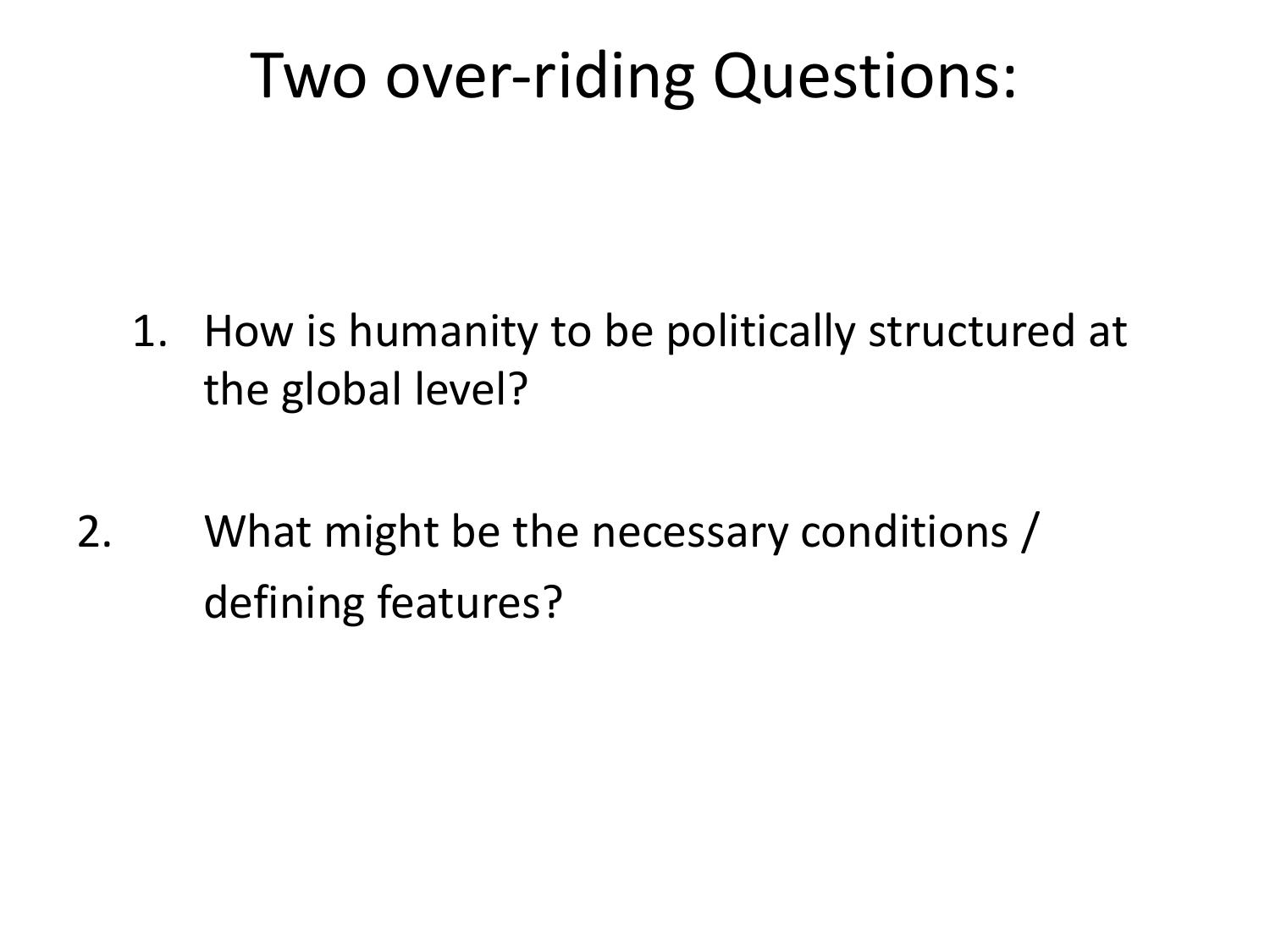## **Question 1 How is human society to be structured at the global level?**

- Association (confederation) of sub-component parts; however strictly self-regulating
- Entity (federation) of the whole;

however loose the centralised authority

- Association =  $1^{st}$  &  $2^{nd}$  generation  $20^{th}$  c international organisations (LoN / UN)
	- = 'global governance'; strengthened version of LoN/UN
- ${\sf Entity}$  = global political body; standard features of govt.
	- = 3 branches: legislature; executive; judiciary = [structure of this conference]

Underlying, unifying constitutional basis (= 'global constitution')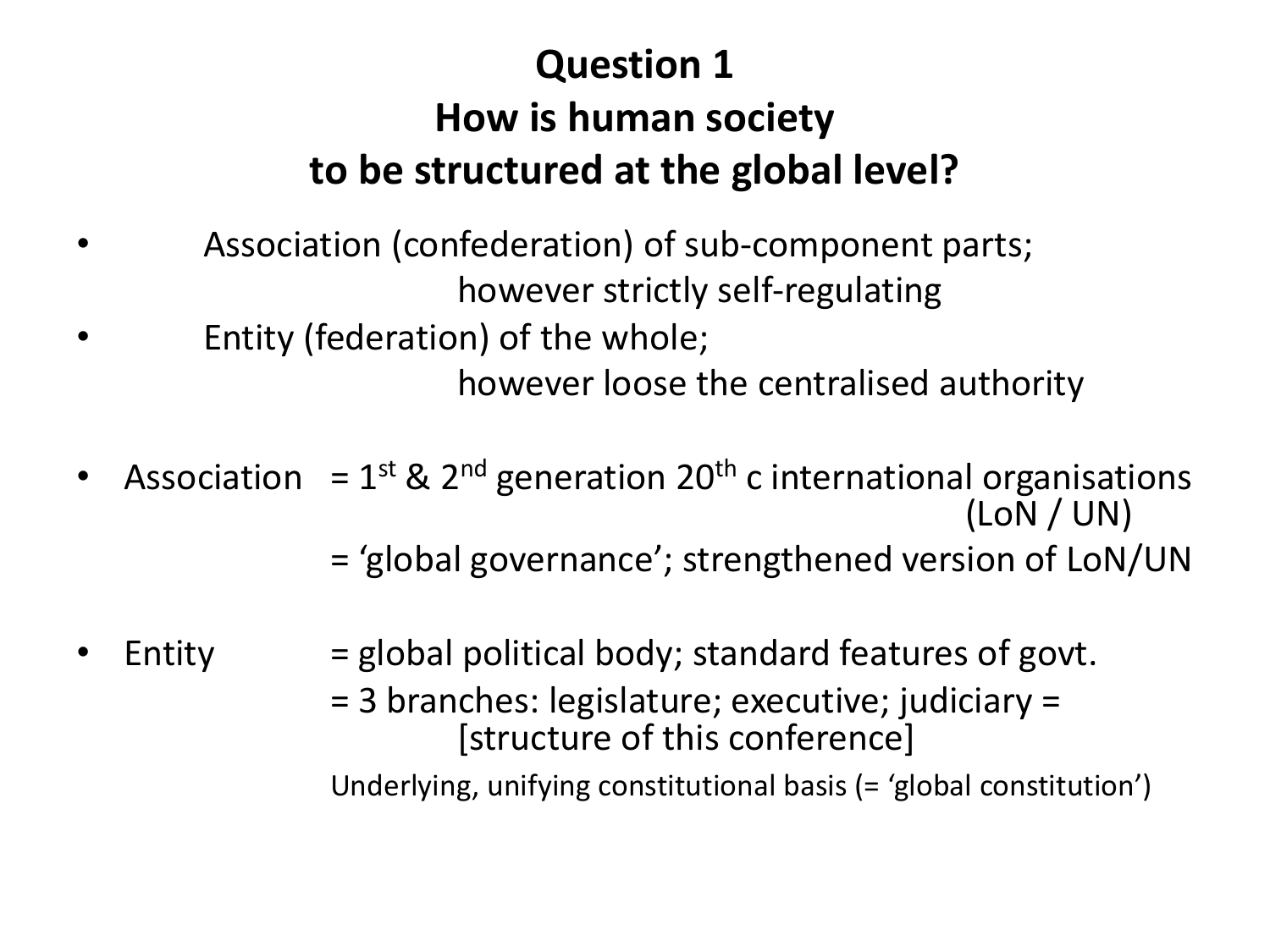# Association (confederation) v Entity (federation)

Confederation:

"group of states, more or less permanently united for common purposes" or

"a league or alliance of states".

Federation:

"political unity, with a central government, by a number of separate states, each of which retains control of its own internal affairs"; "centralised governing entity with sub-component constituents" Confederation: principal power resides with constituents Federation: principal power resides with centralised entity

'Sovereignty' = distinguishing feature:

United Nations Charter (art 2.1):

"Organization based on the principle of the sovereign equality of all its Members"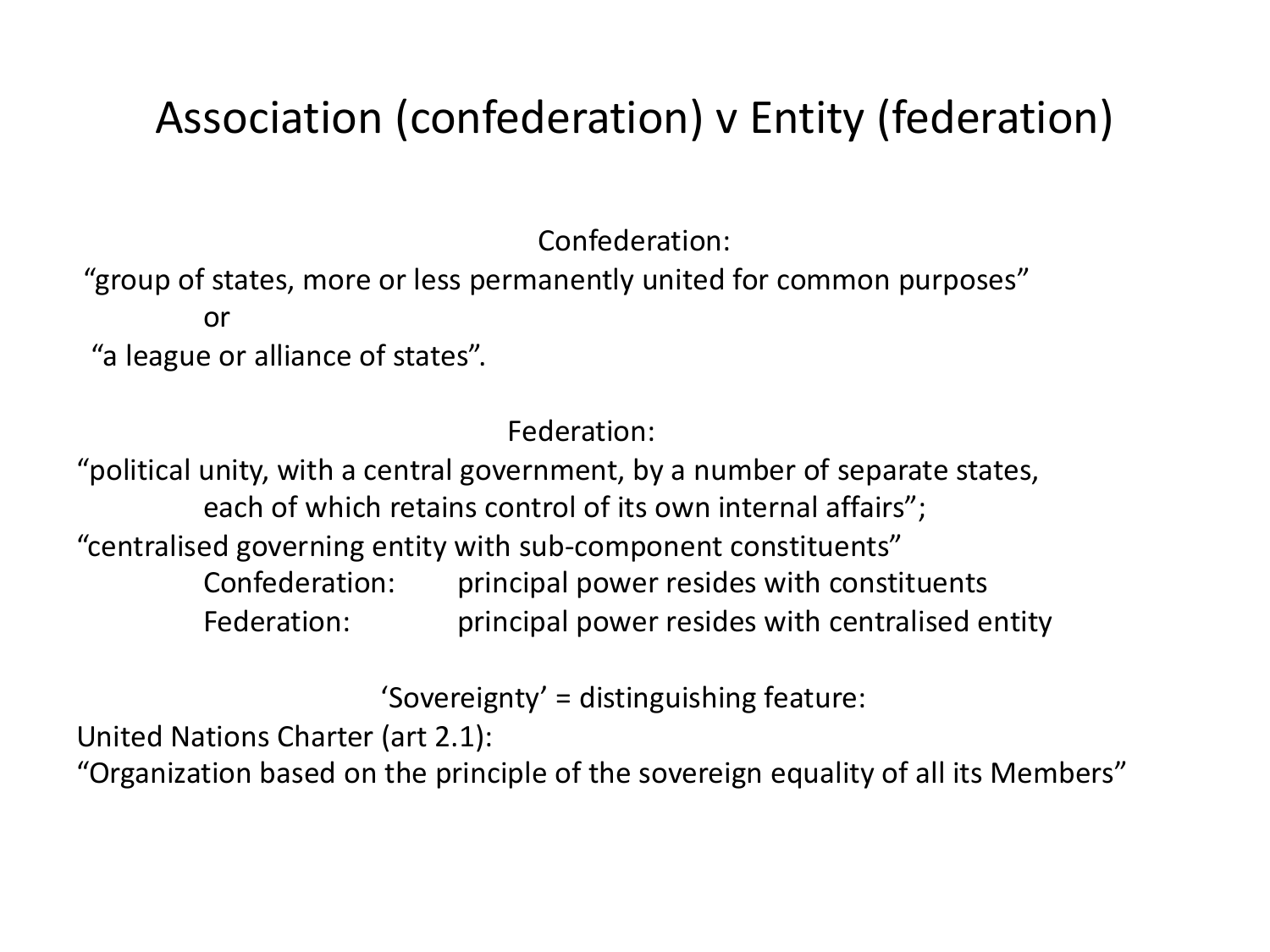### **UN features short of Federation**

### *Legislature:*

- Statement of supreme sovereignty to sub-component constituents (art. 2.1). No sovereign entity.
- Binding powers through shared collective decisionmaking: confined to narrow focus (IPS) + veto.

### *Judiciary:*

• Referral to jud. settlement optional; acceptance of judgement optional; universal jurisdiction optional

### *Executive:*

• No single enforcement capacity (contracted out to national armed forces; inadequate planning)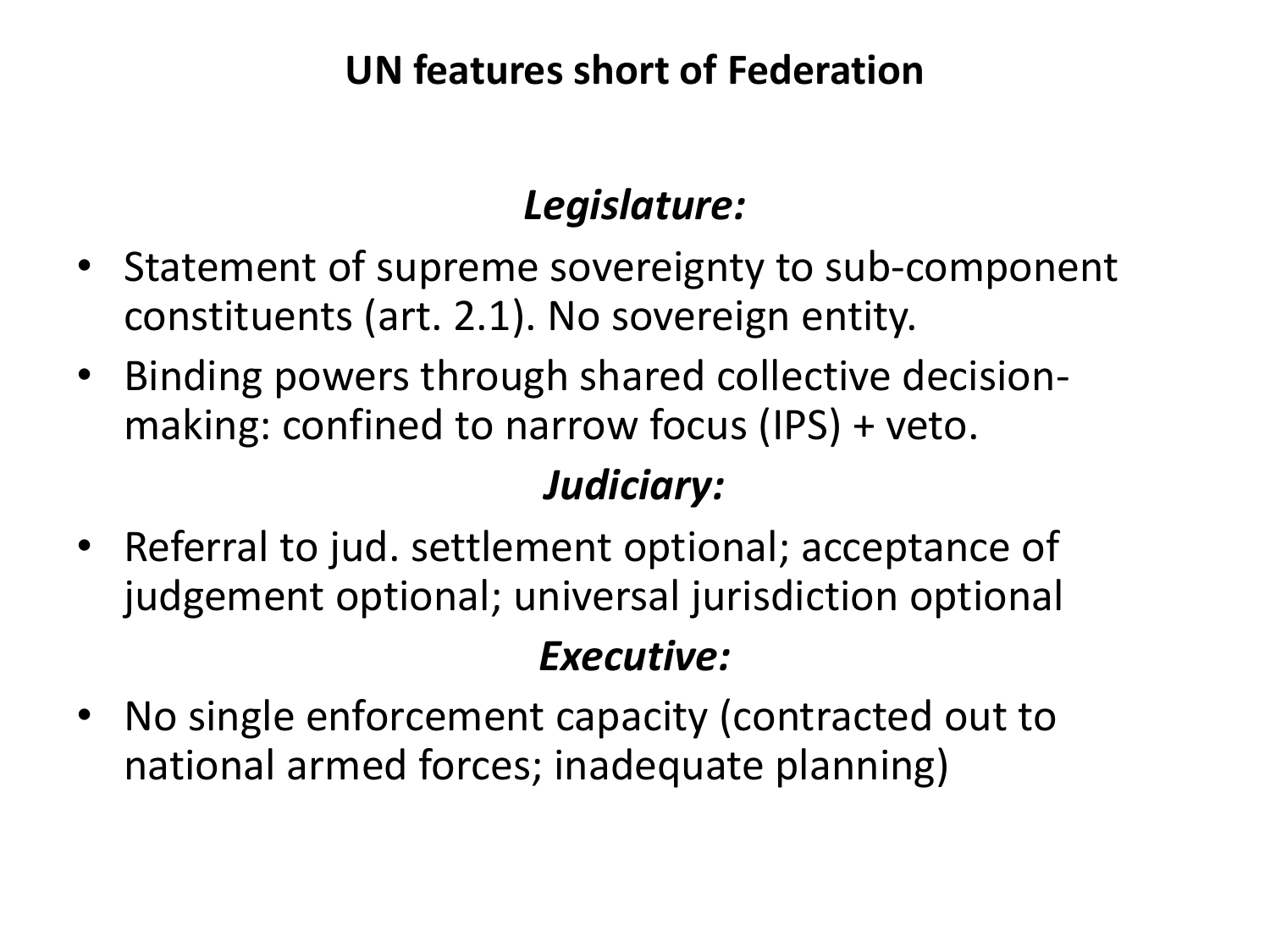### **Question 2 What might be the necessary conditions / defining features**

**of a 'global entity'?**

(i) Global scale Subsidiarity principle

(ii) Global citizenship Identity / loyalty /representation = legitimacy

(iii) Global constitution Legitimacy: 3 institutions = making / enforcing law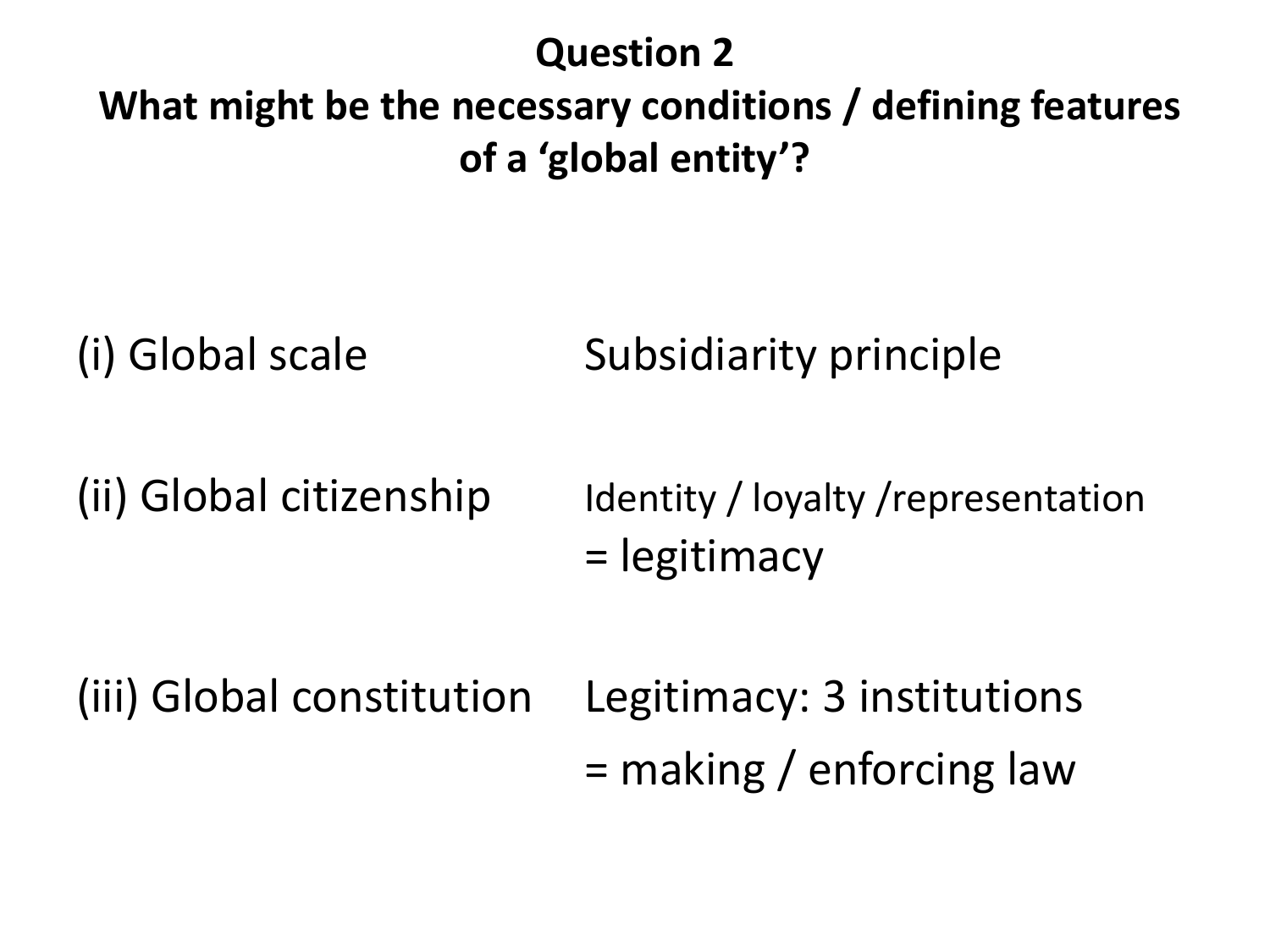## **2 (i) Global Scale**

### Subsidiarity

| Def: |  |  |  |  |  | Social / political issues managed at the lowest scale consistent with their resolution |
|------|--|--|--|--|--|----------------------------------------------------------------------------------------|
|------|--|--|--|--|--|----------------------------------------------------------------------------------------|

| 1985 | <b>CoE</b>  | Exercise of public responsibilities should be decentralised (Charter art. 4.3) |
|------|-------------|--------------------------------------------------------------------------------|
| 1992 | EU          | May only 'act' (make law) where action of individual states = insufficient     |
|      |             | <b>Maastrict Treaty</b>                                                        |
|      |             | European Treaties - Protocol 2                                                 |
|      |             | Lisbon Treaty 2009 (art. 5.3)                                                  |
|      | EU-COJ      | jurisdiction on whether EC regul. / EP law within EU exclusive competence      |
|      |             | 1997 FRG v European Parliament                                                 |
| 1999 | <b>UNDP</b> | System of co-responsibility for jurisdictional competencies                    |

Subsidiarity:

- Focus is on legitimising jurisdictional competence at lowest appropriate level

- This does not preclude appropriate competence at the highest level, if appropriate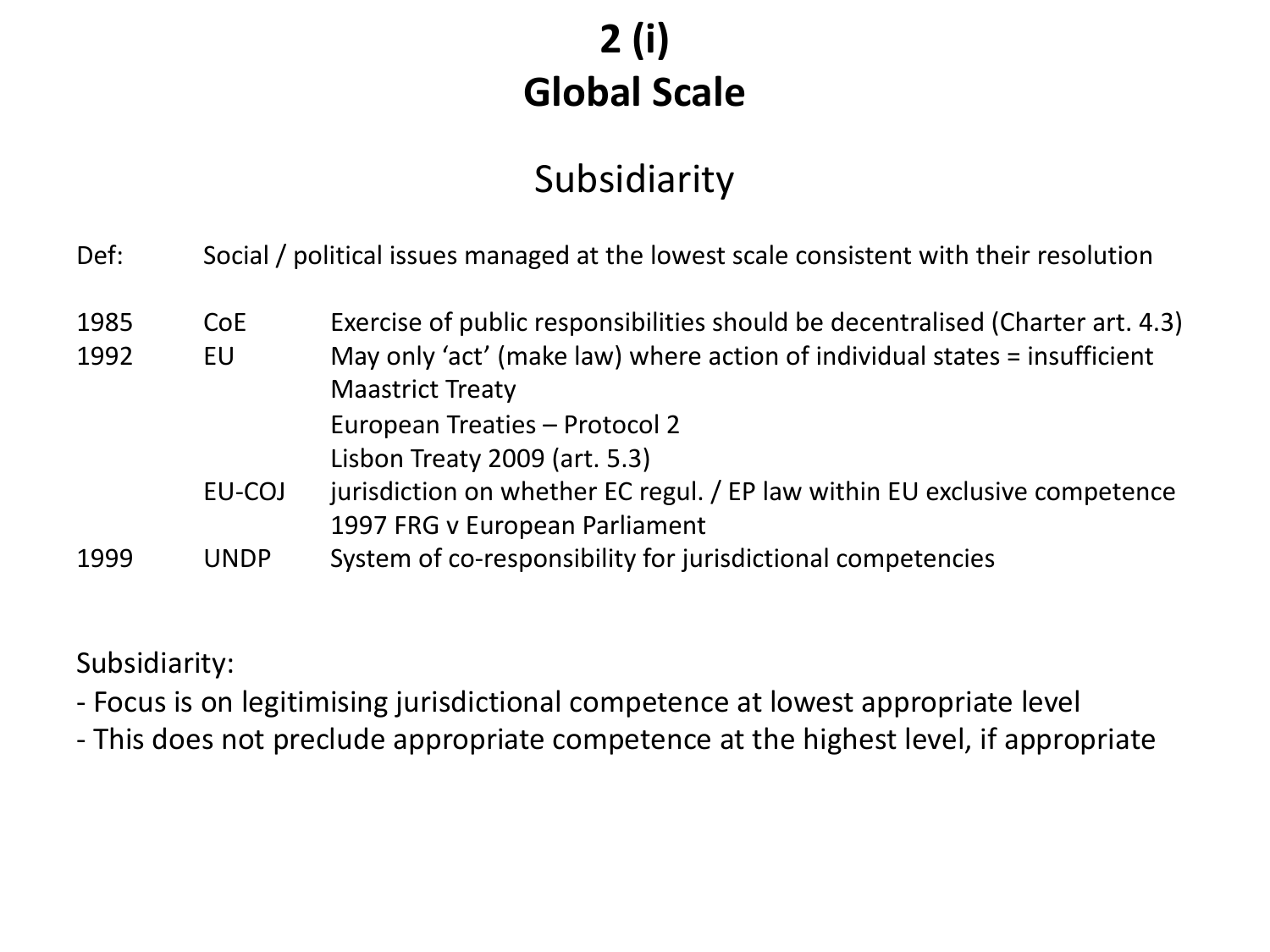# **21st c global problems:**

- 1. Climate change /resource stress
- 2. nuclear weapons
- 3. global 'military' conflict  $21^{st}$  c style (not inter-state)
- 4. mass migration

#### *'Vital national interest'*

"… when highest policy-makers in the sovereign state conclude – issues at stake so fundamental to political, economic, social well-being of their country that not compromised further, even if results in military force'

Nuechterlein: *Concept of 'national interest'; a time for new approaches* (Orbis, 23(1))

#### *'Vital global interest'*

Survival / viability of humanity, contingent on maintenance of physical integrity of Earth, & protection of its ecological systems & biosphere from major anthropogenic change'.

Global solution Legitimate national interest Legitimate global power

*The Planetary Interest: A New Concept for the Global Age*; Kennedy Graham, Ed., (Routledge; 1999)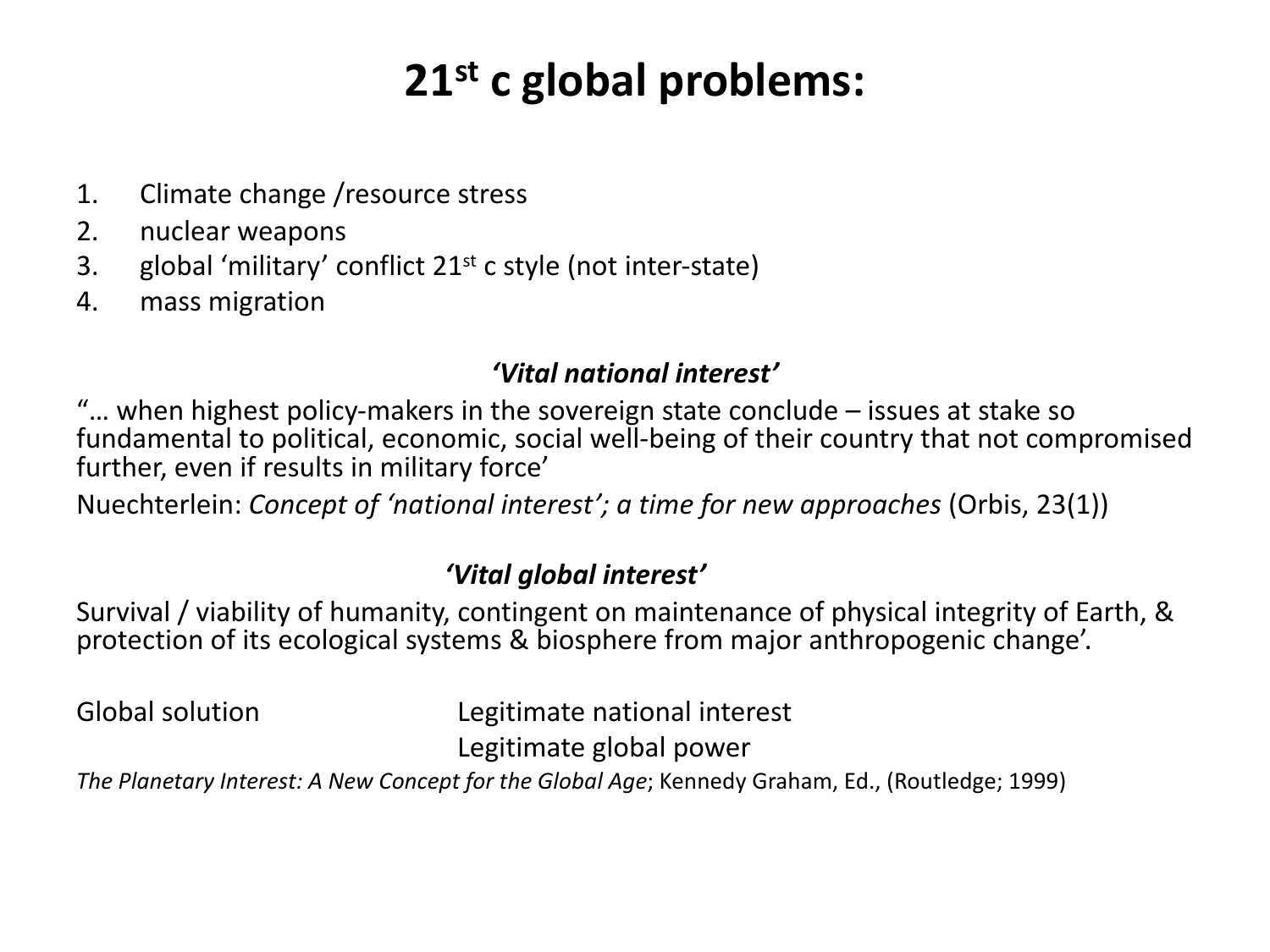# **Global Citizenship**

### **Definition of 'citizenship'**

- 1. State of being, vested with the rights & privileges of a citizen;
- 2. Character of an individual viewed as a member of society; Behaviour in terms of duties, obligations & functions of a citizen.

Note distinction in 2nd definition

- 2(a) character viewed a member of society
- 2(b) citizen-like behaviour

#### **Thus:**

behavioural characteristics may be independent of a particular state of being (which may be inchoate)

So question of global citizenship = empirical, not theoretical

#### **Thus:**

can be a member of global community without existence of global polity;

i.e. a 'global citizen'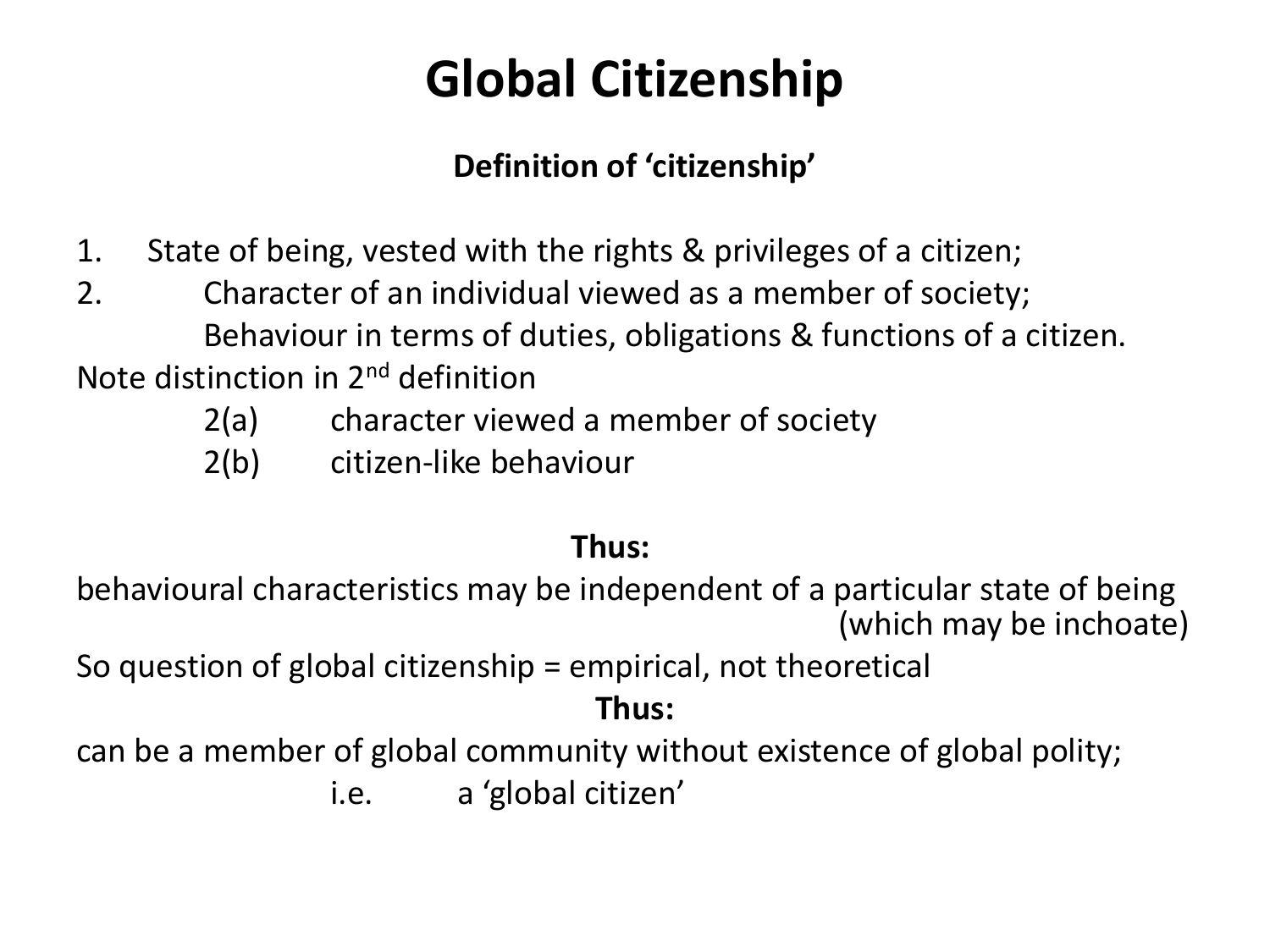### **Logical progression:**

### **'global citizenship' to 'global constitutionalism' to global institutions**

- 1. Understand 'global citizenship' = definitional / **conceptual** clarity
- 2. Facilitates exploration **philosophical** foundations (including global values)
- 3. Informs **socio-psychological** dimension of new sense of identity / loyalty
- 4. Lays foundation for **juridical** concepts relevant to 'global citizenship'
- 5. Bestows it a **constitutional** status
- 6. Underpins **institutional** expression.

**Philosophical:** global values = UNGA res 60/1, para 4. **Socio-psychological:** narratives; symbols; oaths; curricula; leadership **Juridical:** proprietorship; rights, criminal liability **Juridical:** 

UN for Academic Impact (UNAI): UNSG 'Let's work together - foster educ. for global citizenship,' *Routledge Handbook of Global Citizenship Studies (Ed. Isin & Nyers; 2014) 'Global Citizenship' [Ch. 10 in 'For the Sake of Present & Future Generations' 2015]*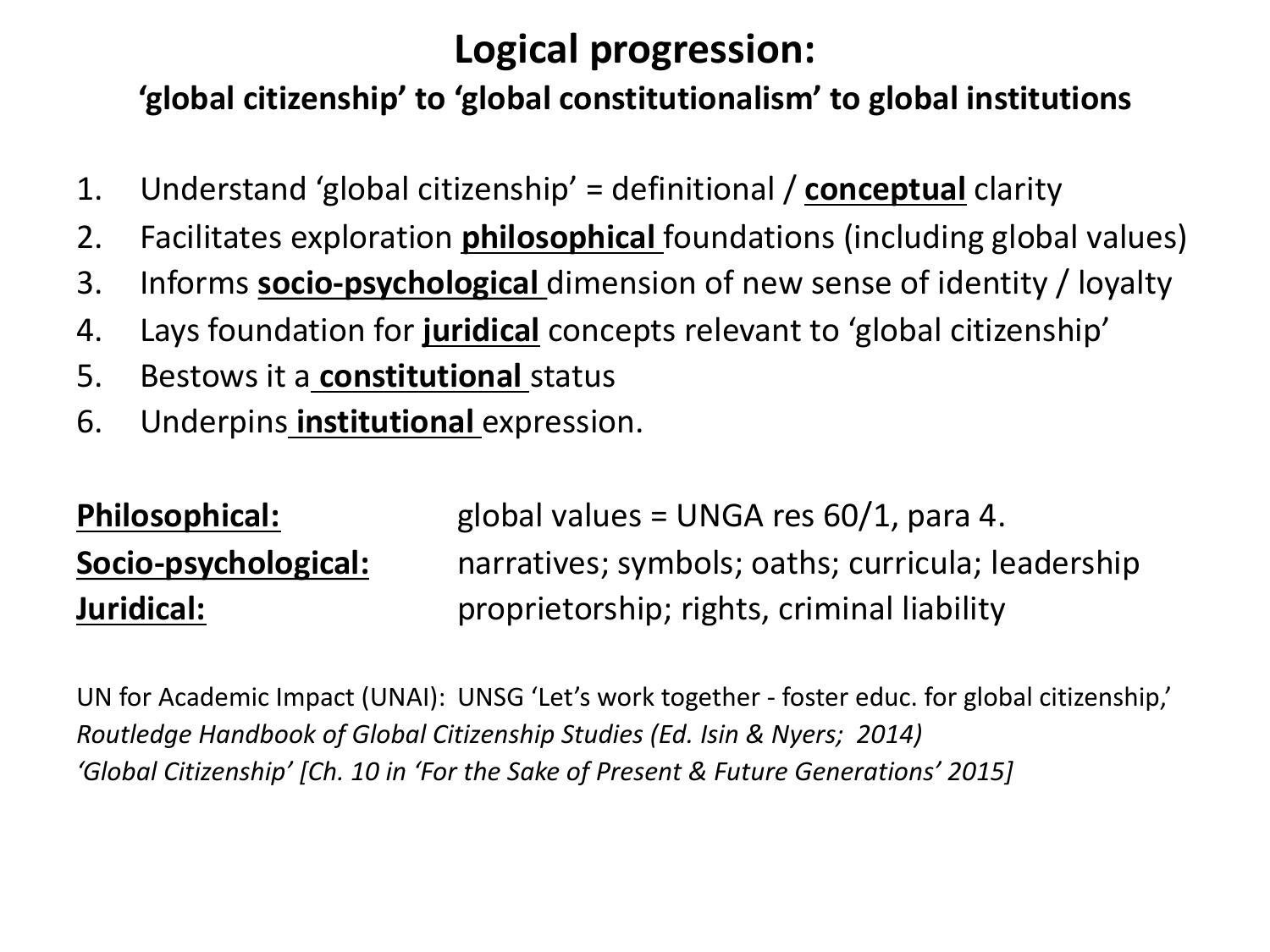## **Global Constitutionalism**

# **Definition: 'constitutionalism'**

"a complex of ideas, attitudes, and patterns of behaviour elaborating the principle that the authority of government derives from and is limited by a body of fundamental law".

UN Charter: not a constitution; a pact.

Can a pact evolve into a constitution? Or does it have to be discarded & replaced?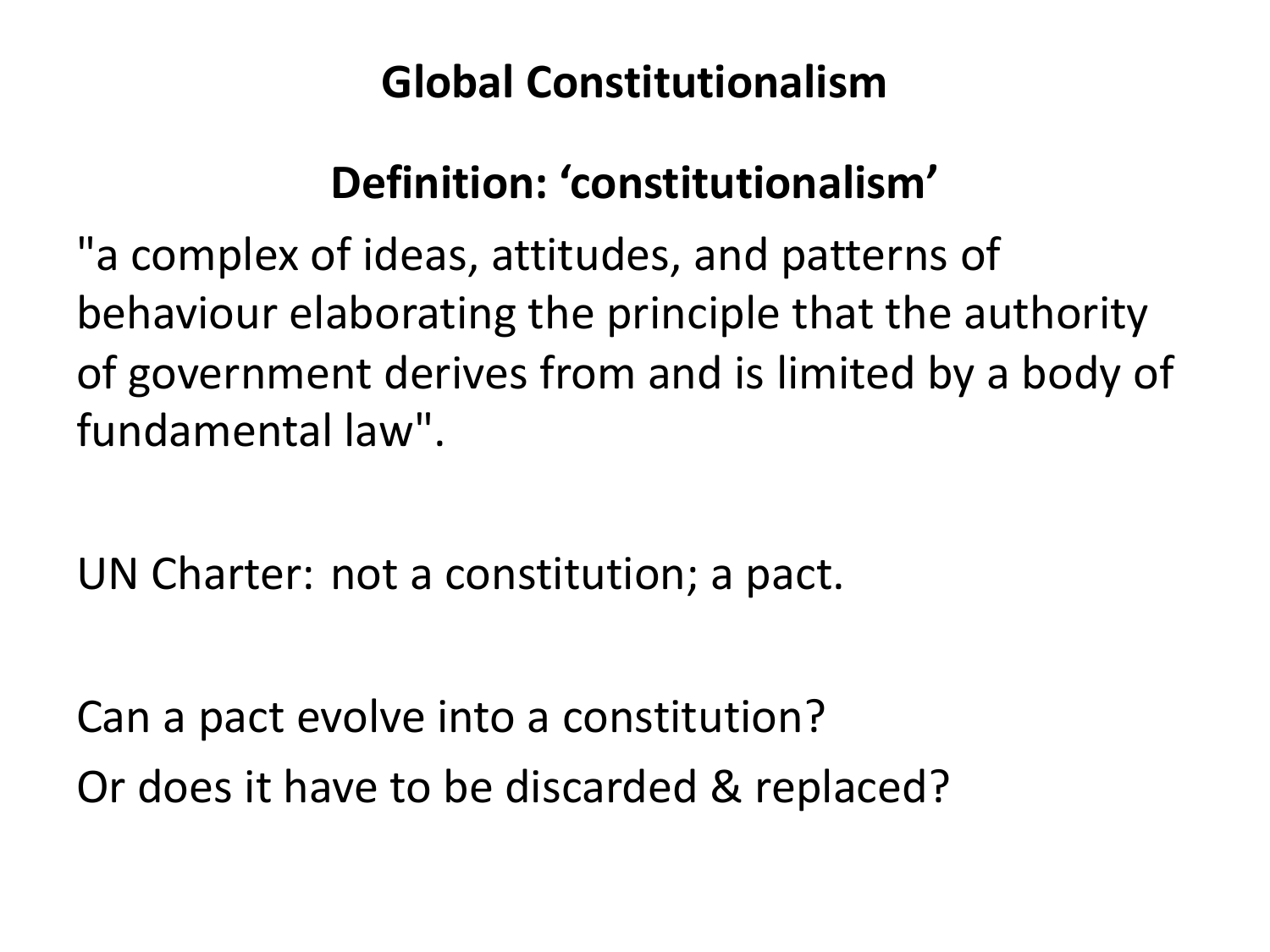#### **Evolution or Replacement? Classical response**

#### **Hammarskjöld**

Evolutionary stages of human thought; natural progression: national to global

- 1. UN = dynamic organization; inherent capacity to adapt; "int. constitutional law still embryonic"
- 2. Charter: 'teleological instrument; "implied powers to facilitate / legitimate a constitutional framework"
- 3. Humanity: self-consciousness as a species

International community: 'has come to political self-consciousness' with the UN; 'can use it in a meaningful way to influence circumstances of which it is a creation'

### **Allott**

'self-constituting of international society', from international community into global community

- From: 'international security' diplomatic concept
- To: 'international public order' constitutional concept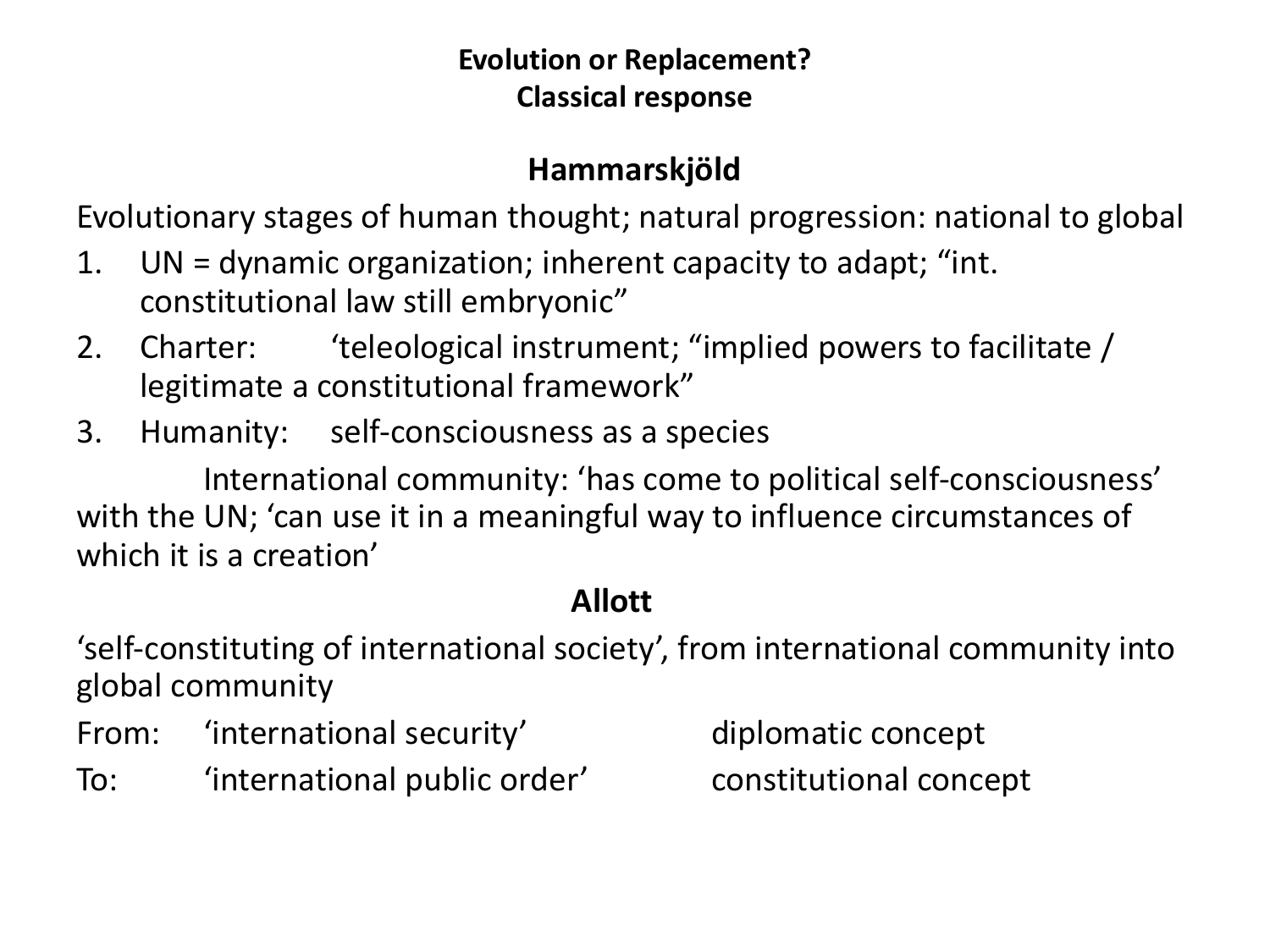### **Contemporary response**

### *'The Unravelling'*

= incapacity of the UN Charter to handle problems of global scale

= major powers/radical groups both disregarding UN norms / methods *'The Disruption'* 

= disruption to established norms/institutions from stress of dangerous CC

*Al Gore: 'The Future':* 1. 'Earth Inc.'

2. 'Global Mind'

### **Macdonald & Johnston**

"…purposes/principles UN Charter no longer being served sufficiently" "timely to reconsider case for strengthening constitutional framework" "depiction of organized world community as 'constitutional order'

= beyond UN

*'Towards World Constitutionalism'; Martinus Nijhoff (2005)*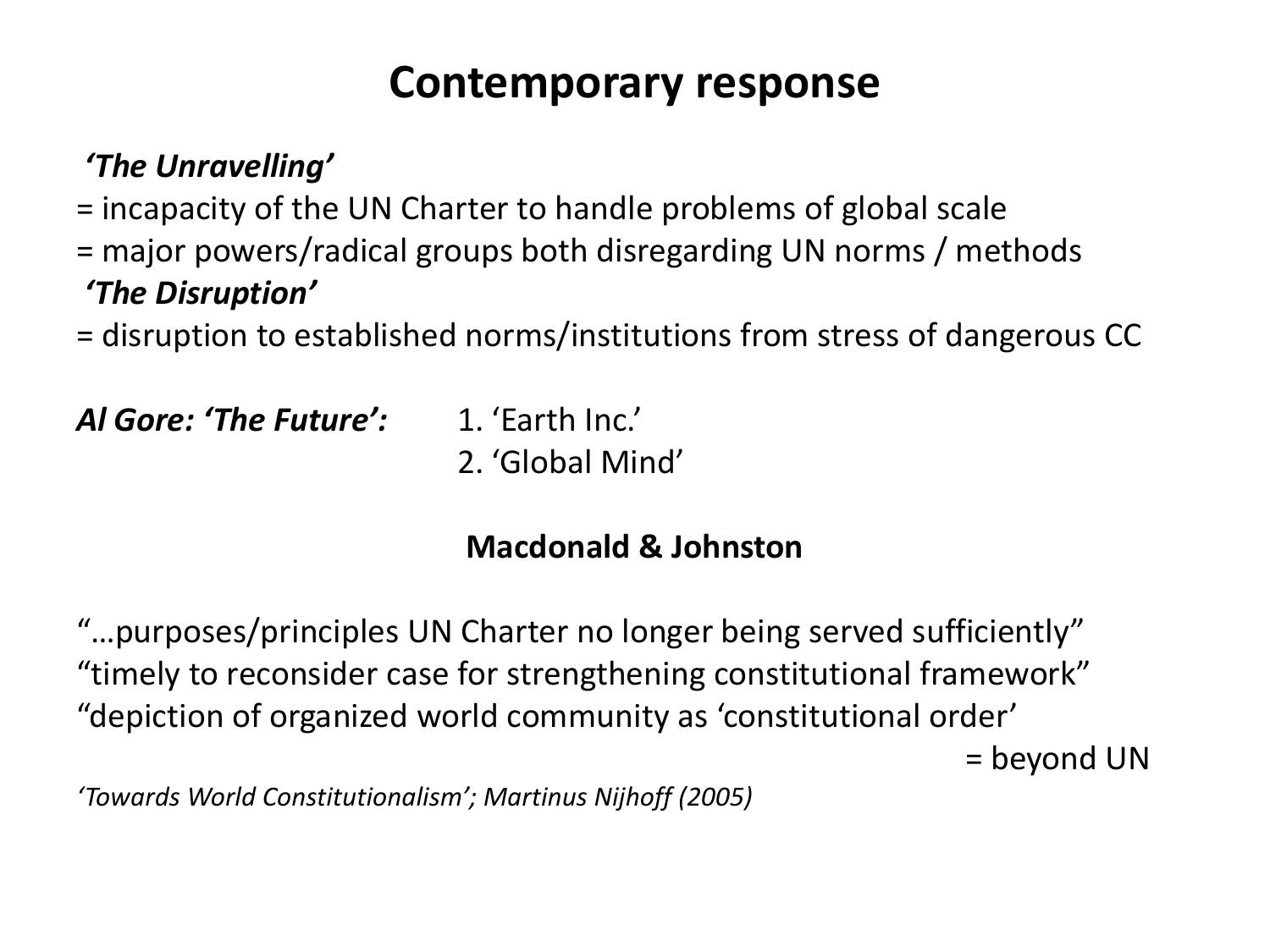## The Three Branches of Global Constitution

#### **Global Legislature?**

1. UNGA? Int. customary law Millennium Declaration (2000) World Summit Outcome Doc 2005 2. UNSC? Binding resolutions Res. 1373, 1540, 2278 *The Security Council as Global Legislator*; V. Popovsky & T. Fraser (Routledge; 2014) 3. IPU? Resolutions UN-IPU Partnership Agreement 4. UNPA? Movement for UNPA **Global Executive?** 1. UN System UN Secretariat NY Executive Committee 2. Bretton Woods IMF / World Bank / WTO Geneva/Washington **Global Judiciary?** 1. States ICJ: compulsory jurisdiction / universal jurisdiction 2. Individuals ICC 124 parties (not US, China, Russia, India, Brazil)

Aggression as a crime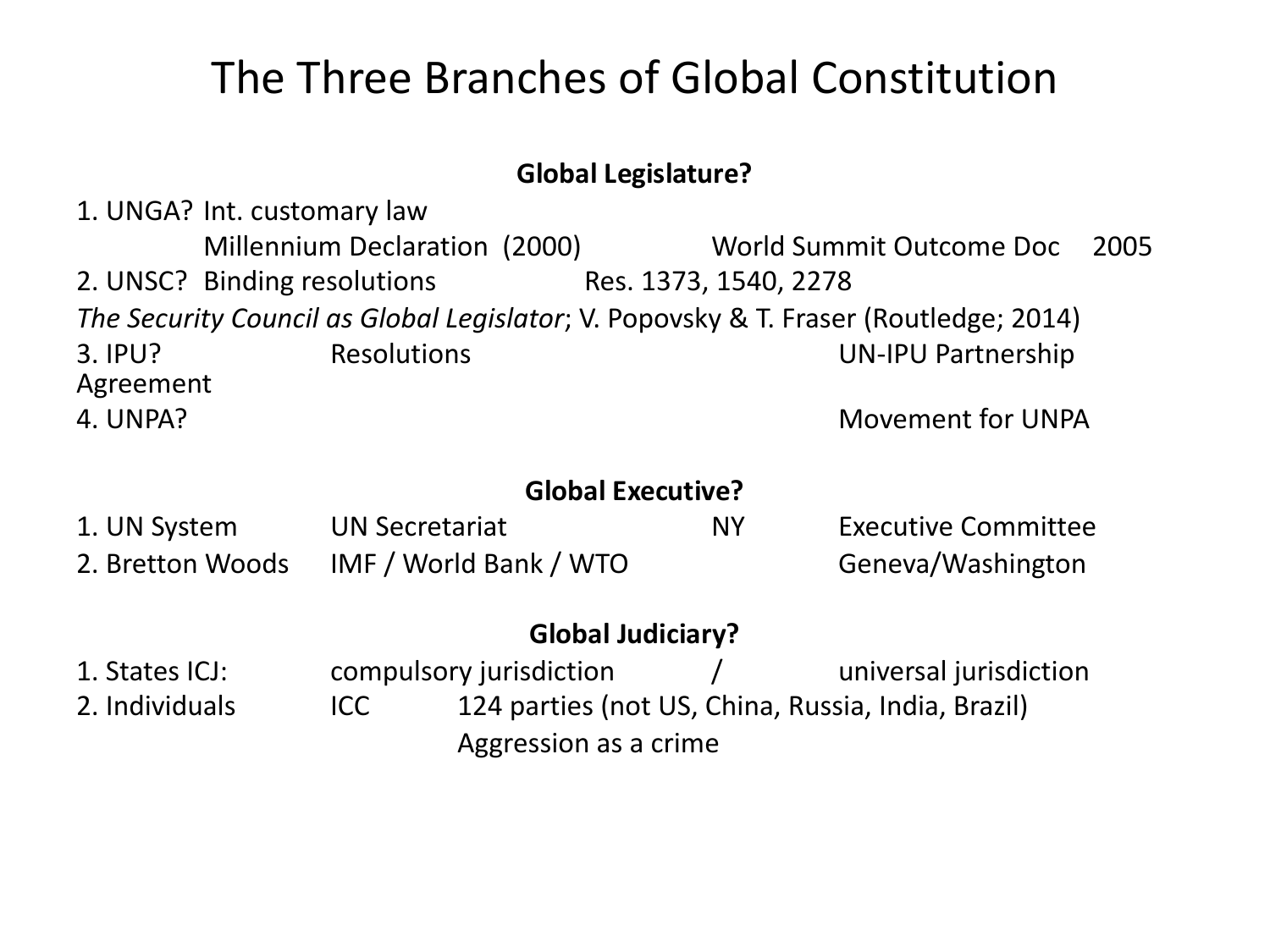## Global Scenarios 2020-50

#### **1. Rational, positive**

Westphalian success: Climate 2°C (Paris I '20-30; II '30-50); Sustainab NWC ('25-'50); Outer Space demilitarised UoF (Aggression as crime; CT Strat. Effective) Cyber-stability; Social media maturity

#### **2. Unstable, positive**

Westphalian failure:

Climate 3+°C (Paris NDC overshoot)

NW proliferation Terrorism intensification (incl. n.w.)

Cyber-warfare; social media incitement

### **3. Cataclysmic, rebuild**

Global governance: Legitimate global power on global problems

**4. Cataclysmic, chaos**

Post-Westphalian anarchy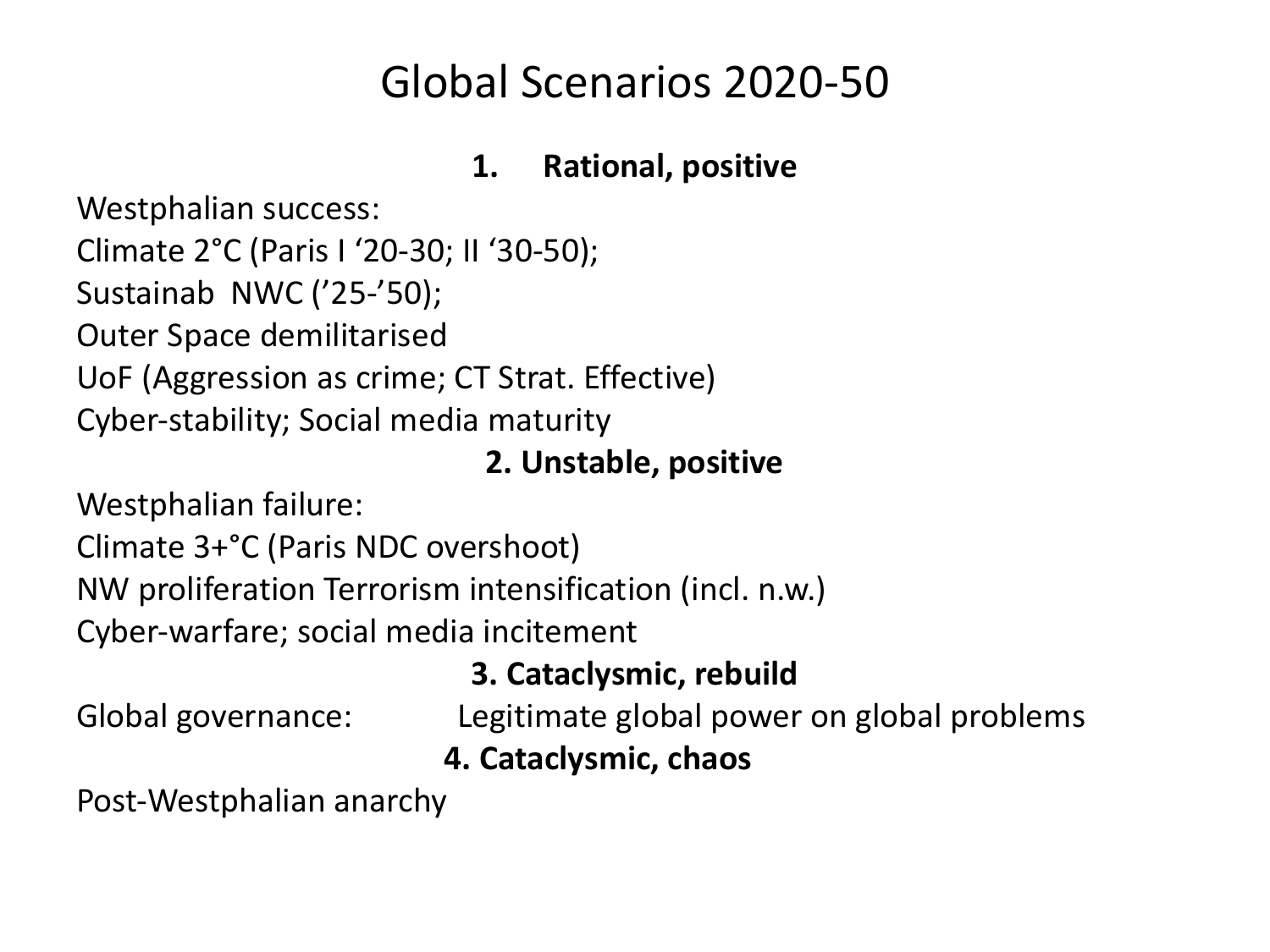

#### **Authoritative Studies**

*International Law, International Relations and Global Governance;* Charlotte Ku (2012)

*The Idea of World Government: From Ancient Times to the 21st Century*; Charlotte Ku (2011)

*Ruling the World? Constitutionalism, International Law and Global Governance*; J. L. Dunoff & J. P. Trachtman (CUP, 2009)

*Towards an International Legal Community? The Sovereignty of States and the Sovereignty of International Law*; C. Warbrick & S. Tierney (Eds.) British Institute of International and Comparative Law (2006)

*Towards World Constitutionalism*; R Macdonald & D Johnston (Eds.). (OUP; 2005)

*Constitutionalism in Global Constitutionalization, A. O'Donnaghue (2004)*